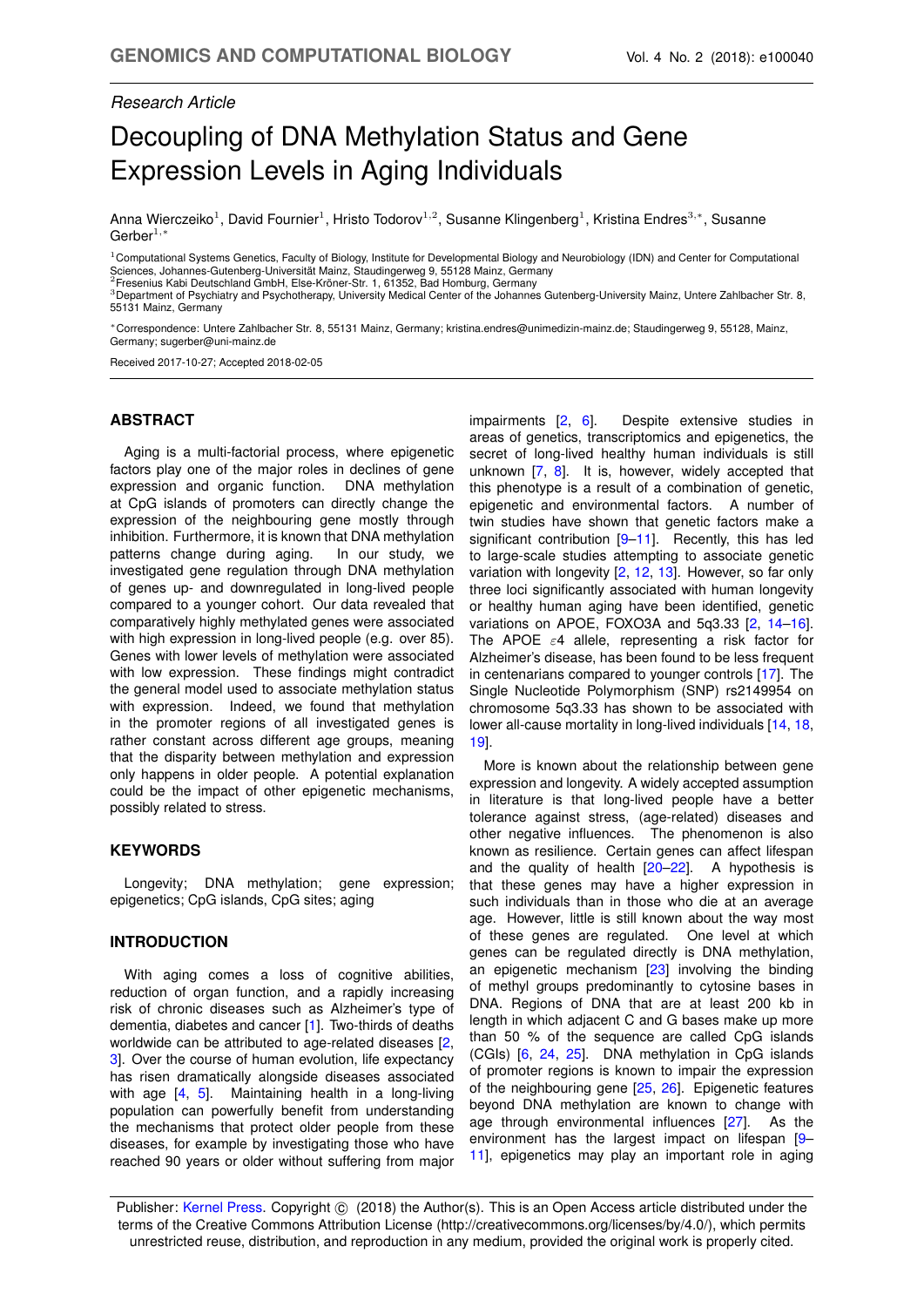and longevity. It is indeed already known that DNA undergoes a global hypomethylation through the whole life span, but site-specific examples of hypermethylation are also found, particularly in CGIs [\[28–](#page-6-10)[30\]](#page-6-11).

A large-scale eQTL study by Häsler et al. 2017 compared the expression profiles of long-lived individuals (LLIs, aged 90-104 years) and a younger control group (aged 20-55), identifying 6075 differently expressed genes in whole blood samples [\[31\]](#page-6-12). In our study, we analyzed the gene expression data from Häsler and colleagues [\[31\]](#page-6-12) in combination with DNA methylation data from the public database NCBI to gain new insights into the epigenetic regulation of gene expression over the course of aging. The more specific aims were to determine whether and how DNA methylation influences the up- and downregulation of these genes, to uncover differences in DNA methylation between the groups of genes whose expression was affected in opposite ways, and to compare the DNA methylation status of these genes in young (aged 19-45) and very old (aged 85-101) individuals.

# **DATA**

A summary of all data that will be discussed within the following paragraph is provided in Supplementary Information Table S1.

#### **Gene expression data**

The raw RNA-seq data investigated in this paper were taken from the study by Häsler et al. (2017) [\[31\]](#page-6-12). Häsler and colleagues compared the gene expression profiles of LLIs (aged 90-104,  $n = 55$ ) to those of younger controls (aged 20-55,  $n = 73$ ) and identified 6075 genes in whole blood whose levels of expression were significantly different. In our study, we re-analyzed the gene expression analysis of this paper getting all differentially expressed genes of young and old (see Methods). For more descriptive results, we later used the 25 most significant genes whose expression was upregulated and 25 which were downregulated in the LLIs compared to controls of the 6075 genes of the eQTL study; for the full list of these 50 genes, see Table S1 in the study of Häsler et al. (2017).

# **DNA methylation data**

Methylation data were obtained from a study of aging in which methylome profiles were generated from the whole blood of 656 individuals whose ages ranged widely (from 19-101 years) [\[32\]](#page-6-13). Methylation detection in the study was carried out using the Illumina Infinium 450k Human DNA methylation Bead chip; the analysis yielded methylation states for more than 450.000 CpG sites spread over the whole genome [\[33\]](#page-6-14). The methylation status of a specific CpG site was calculated by the ratio of the number of methylated sites compared to the total combined number of both methylated and unmethylated sites. The values assigned to sites The values assigned to sites. were represented between 0 (unmethylated) and 1 (methylated). The choice of the dataset was based

on the wide range of ages of individuals in the study, including long-lived individuals with an age over 85 years ( $n = 53$ ), which allowed us studying expression methylation correlation from similar age groups. The methylation data used in the study are available in the Gene Expression Omnibus Database of NCBI under accession number GSE40279.

# **METHODS**

#### **Differential expression analysis**

The differentially expressed genes (DEG) were determined using R. DESeq2 was used to determine size factors and normalize the data. As our sample size was large and the memory management of regular tools not handy for this kind of dataset, we performed a Wilcoxon rank-sum test on normalized data followed by multiple testing correction using the Hochberg method. The output revealed 3088 DEG; with 1345 up- and 1743 downregulated genes in LLIs. In the following, we will use the definition "all DEG" for the DEG we have calculated on our own (subset 1). The 25 most significant upregulated and the 25 most significant downregulated genes were retrieved from the short-list by Häsler and colleagues [\[31\]](#page-6-12) (subset 2). A further subset (subset 3) containing all genes of the whole genome was used as reference comparison.

#### **Selection of genomic regions, promoters and CpGs**

The promoter regions of all three subsets were identified via the publicly available UCSC Genome Website "Table Browser" [\[34,](#page-6-15) [35\]](#page-6-16). The length of the promoter regions was defined as 2000 bp upstream and 500 bp downstream of the transcription start-site of each gene. The length of promoter regions was also tested in subsequent analysis of DNA methylation and -2000, +500 were selected as reasonable values; see Supplementary Information Figure 1. Subsequently, we searched for CGIs for all filtered promoter regions (using Table Browser from the UCSC website) and the CpG sites within the CGIs were extracted as IDs. 15 of the 25 upregulated genes had at least one CGI in the promoter region, whereas among the 25 downregulated genes 16 genes showed this mark (Table [1\)](#page-2-0). We present a summary of the genes with CGIs in the promoter region for all subsets in the Supplementary Information Table S2.

#### **Statistical analysis**

R was used for all statistical analysis steps. To compare the average methylation status of the upregulated and the downregulated genes in each individual of both gene subsets as well as for the whole genome, a t-test was performed, using a significance level of 0.05.

To explore functionality of gene regulation, we then focused on the 25 most up- and downregulated genes. We used ordinary linear regression analysis to investigate the extent of potential relationships between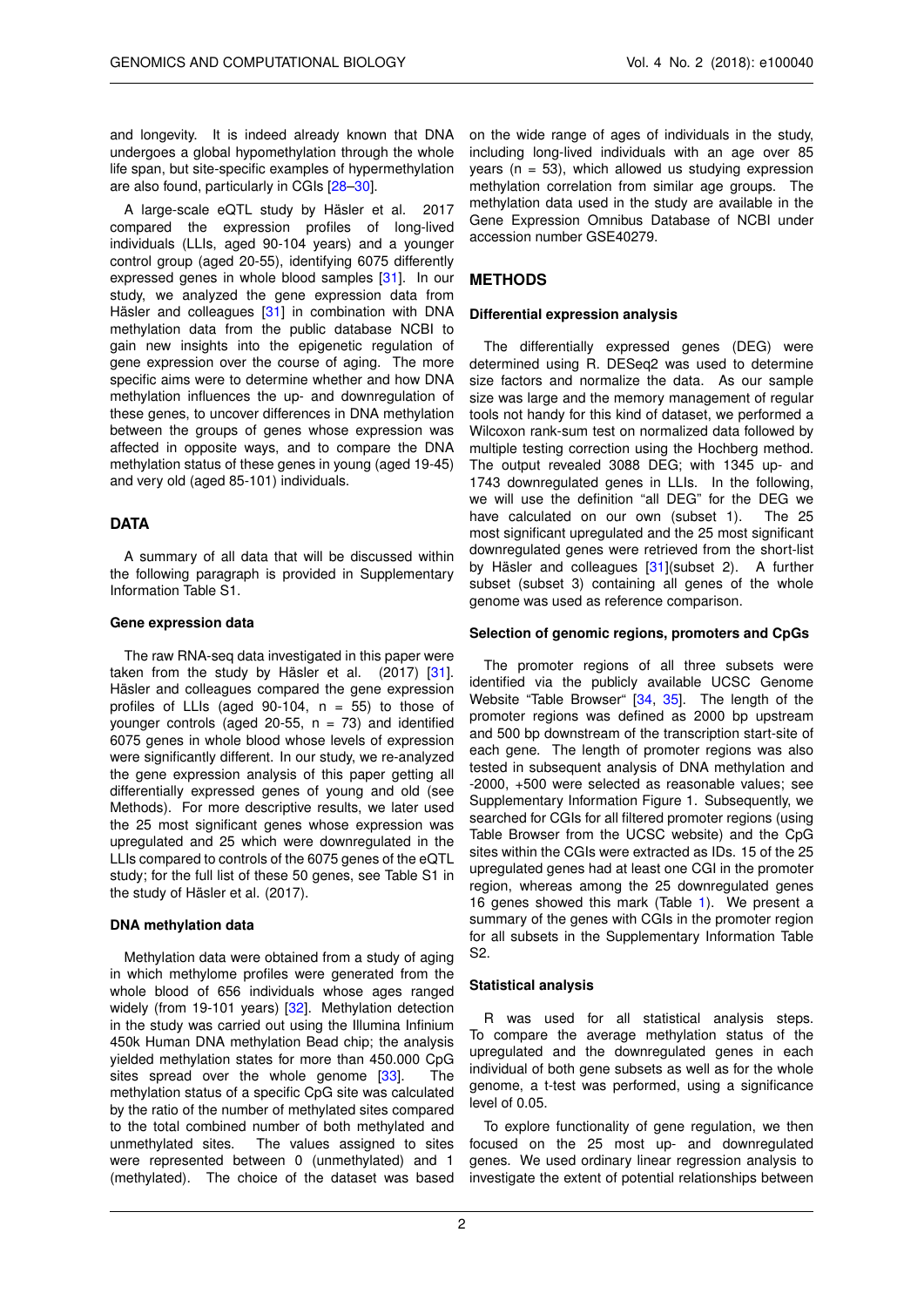<span id="page-2-0"></span>**Table 1: Upregulated and downregulated genes with CGIs in the promoter region**; including the regression coefficient,  $\mathsf{R}^2$  and p-value for the average methylation status and the age. Coefficient values are grouped into either positive or negative coefficients and sorted in descending order by the amount of the value. Gray-deposited genes do not show a significant coefficient.

| <b>Upregulated genes</b>   | <b>Coefficient</b> | ${\bf R}^2$ | p-value    |
|----------------------------|--------------------|-------------|------------|
| All genes                  | 4.3417E-05         | 0.02737276  | 2.055E-05  |
| <b>POLB</b>                | $-0.00011529$      | 0.02729836  | $2.11E-05$ |
| SLC27A3                    | $-9.90E - 05$      | 0.01829921  | 0.0005126  |
| TRIP4                      | $-6.61E-05$        | 0.01296809  | 0.0034932  |
| DNAJC1                     | $-3.90E - 05$      | 0.01876343  | 0.0004343  |
| <b>DES</b>                 | 0.00087522         | 0.16070207  | 1.02E-26   |
| <b>MANEAL</b>              | 0.00012929         | 0.03074176  | 6.27E-06   |
| PHLDA3                     | 0.00012286         | 0.04521801  | 3.82E-08   |
| PAQR4                      | 9.33E-05           | 0.00965713  | 0.01179377 |
| HOXB7                      | 5.55E-05           | 0.03074771  | 6.25E-06   |
| VAMP5                      | 0.00017412         | 0.00215643  | 0.2349325  |
| <b>LINC00899</b>           | $-1.65E-05$        | 0.000367    | 0.624      |
| PSMB8                      | 5.12E-06           | 0.00014719  | 0.7564415  |
| SAP <sub>30</sub>          | $-3.09E-06$        | 5.79E-05    | 0.84576    |
| RIPK3                      | 3.02E-06           | 1.49E-05    | 0.9212891  |
| <b>Downregulated genes</b> | <b>Coefficient</b> | ${\bf R}^2$ | p-value    |
| All genes                  | 5.6911E-05         | 0.0409773   | 1.704E-07  |
| RASGRF2                    | 0.00021243         | 0.04510329  | 3.98E-08   |
| NELL <sub>2</sub>          | 0.0002086          | 0.1065761   | 9.35E-18   |
| SFRP5                      | 0.00016533         | 0.06150759  | 1.19E-10   |
| NT5E                       | 0.00014536         | 0.03180103  | 4.31E-06   |
| RCAN <sub>3</sub>          | 0.00012215         | 0.05495721  | 1.22E-09   |
| N4BP3                      | 7.34E-05           | 0.01189972  | 0.0051582  |
| CACHD1                     | 7.28E-05           | 0.01976716  | 0.0003037  |
| CAMK4                      | 5.73E-05           | 0.03248401  | 3.39E-06   |
| ZFYVE9                     | 4.55E-05           | 0.00746807  | 0.0268769  |
| NIPAL <sub>3</sub>         | $-0.00041598$      | 0.05202189  | 3.45E-09   |
| AQP3                       | 4.01E-05           | 0.005764    | 0.0519     |
| <b>NOG</b>                 | 6.13E-05           | 0.00451352  | 0.0855455  |
| SPTBN1                     | 2.80E-05           | 0.003919    | 0.1091766  |
| GPRASP1                    | 9.24E-07           | 0.001188    | 0.378      |
| <b>CD248</b>               | $-7.38E - 05$      | 0.00118756  | 0.3782035  |
| SERPINE <sub>2</sub>       | 0.00012215         | 5.61E-06    | 0.9517     |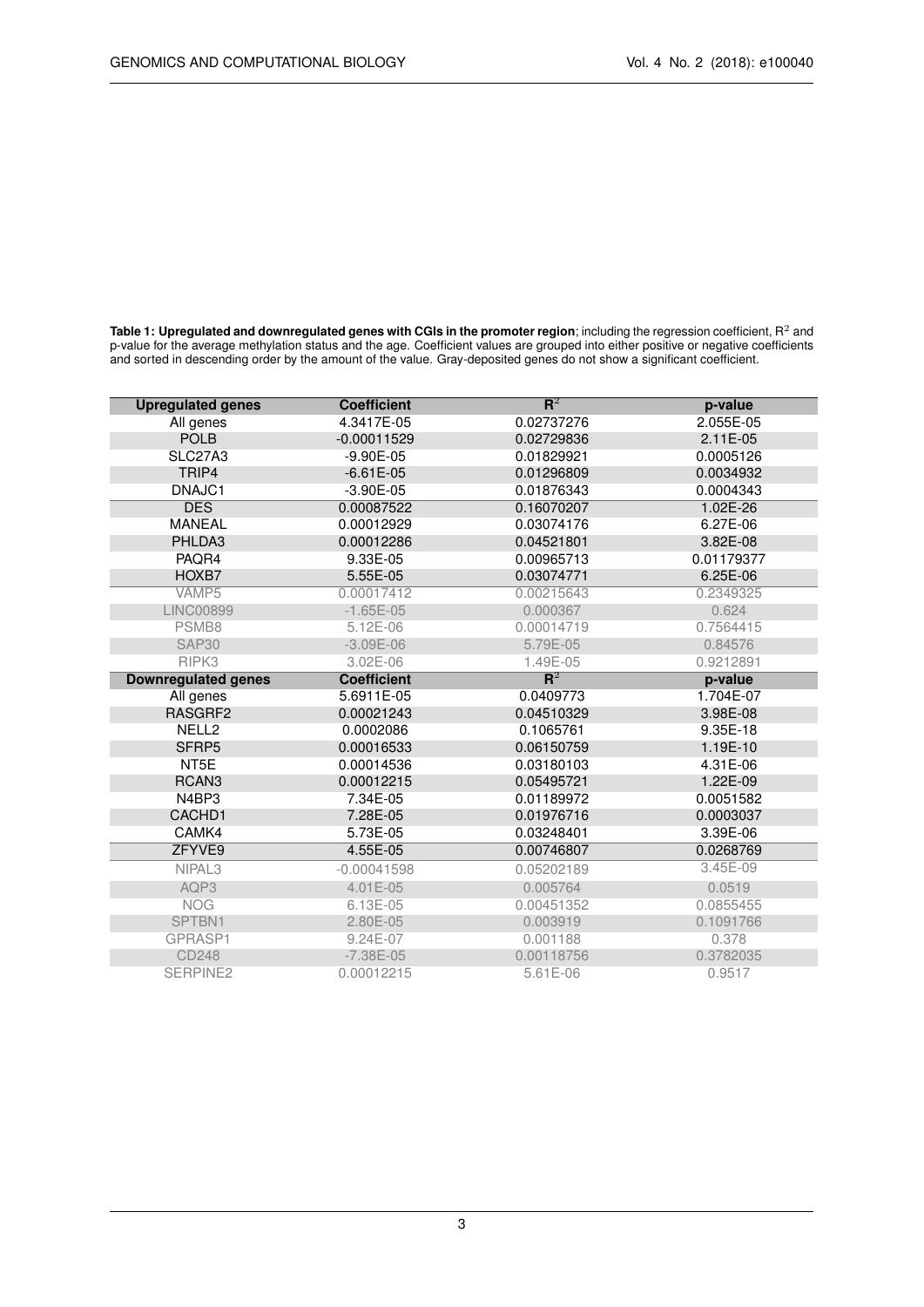age and the mean methylation status of promoters for both groups of genes. The explanatory variable corresponds to the age and the average methylation status represents the dependent variable. A summary table of the linear regression analysis for all DEG can be found in the Supplementary Information Table S4.

#### **RESULTS**

#### **Age-related upregulation of gene expression is associated with a higher methylation status**

First, we investigated whether there is a difference in the overall methylation status between the upregulated and the downregulated genes. We compared the average methylation status of both subsets within the promoters with that of the whole genome. The average methylation status of the upregulated genes was significantly higher than the methylation status of the downregulated genes in both gene groups (mean $_{225}$  $= 0.1122$  vs. mean<sub>down25</sub> = 0.0694, mean<sub>upall</sub> = 0.0814 vs. meandownall = 0.0726, p < 2.2 x 10<sup>-16</sup> Figure [1,](#page-3-0) Supplementary Information Table S3). The 25 upregulated genes together yield nearly the same mean value for the methylation status as that of the whole genome (mean $_{Genome}$  = 0.1127, Figure [1,](#page-3-0) Supplementary Information Table S3). A t-test between the genome and the 25 upregulated genes verified the similarity of the average methylation status with p-value = 0.141. In blood cells, our analysis revealed an average methylation status with a value close to 0 for all genes. which indicates an overall low methylation status of CGIs in promoter regions.

<span id="page-3-0"></span>

**Figure 1: Up- vs. downregulated genes vs. whole genome.** Distribution of the average methylation status of promoter-associated CpG sites in CGIs of upregulated and downregulated genes over all age groups in different subsets of genes. Tissue: whole blood. \*\*\* p<0.001.

#### **Level of methylation in promoters associated to long-lived people pre-exists at early stages of life**

In the following, we investigated a possible correlation between age and mean methylation status within the promoters of the upregulated and downregulated genes and the whole genome over the age. A small but significant increase of the regression coefficient was observed for all different subsets (Figure [2A](#page-3-1), Supplementary Information Table S3). The average methylation status of the whole genome revealed the highest coefficient (coeff<sub>Genome</sub> = 9.18 x 10<sup>-5</sup>, p-value = 2.34 x 10<sup>-9</sup>) and the highest R<sup>2</sup>-value of nearly 6 % over the age. However, the calculated values are still small. The slope of the 25 upregulated genes was 4.34 x 10<sup>-5</sup> (p-value = 2.06 x 10<sup>-5</sup>, significance level =  $0.05$ ). The R<sup>2</sup>-value was equally significant but relatively small at 2.74 %. Both values are rather small: age accounts for only 2.74 % of the variance of the average methylation status in the investigated promoter regions. The regression coefficient of the 25 genes whose expression was lower in LLIs than in younger individuals was 5.69 x 10<sup>-5</sup> (p-value = 1.704 x  $10^{-7}$ ), associated with a low R<sup>2</sup>-value of 0.041. This is about double the value of the upregulated genes. The comparison of the small gene subgroup with that of all DEG showed that the upregulated genes of the respective group revealed both a similar coefficient and a similar  $R^2$ -value. The same phenomenon could be found in the downregulated genes. All the slopes are very weak, which, however, strongly suggests that the methylation of these genes changes very little over the course of a lifetime.

<span id="page-3-1"></span>

**Figure 2: (A)** Average methylation status of promoter-associated CpG sites of all different subsets (e.g. legend). The lines show the regression coefficient. **(B)** Means of the average methylation status of the 25 upregulated (red) and the 25 downregulated (grey) genes in six different age-intervals. \*\*\* p<0.001.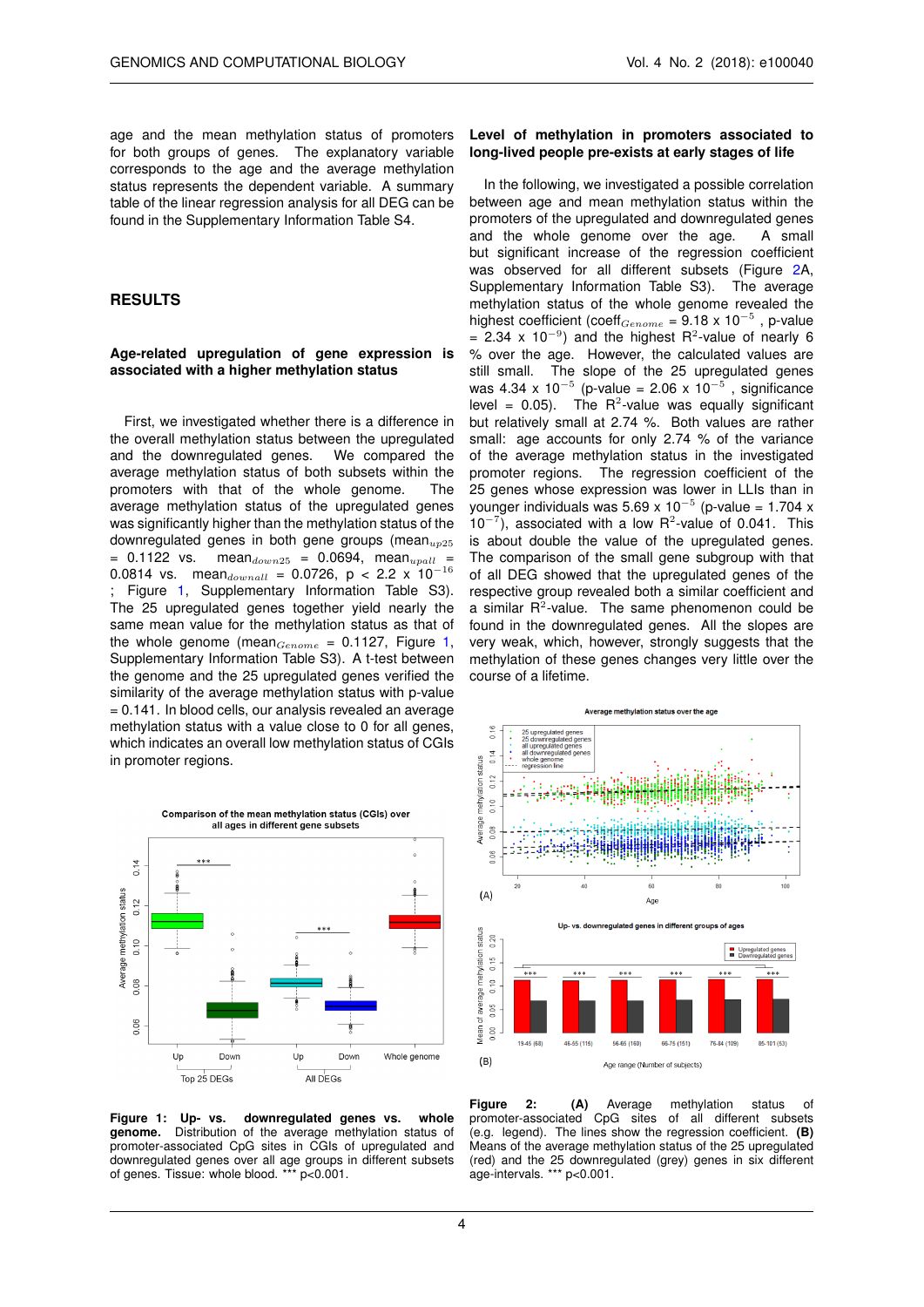As we could find the most significant difference between the up- and downregulated genes in the second subset, we used this group of 50 genes for further analysis (Supplementary Table S3). Next, we wanted to determine whether the average methylation of the 50 genes differs significantly when the 656 individuals were clustered by age. Using a paired t-test, a significant difference with p-values <  $2.2 \times 10^{-16}$  could be found in all six age groups between the upregulated and the downregulated genes (Figure [2B](#page-3-1)). In order to be able to carry out a direct comparison of young and old individuals later on the distribution of age groups was chosen to be similar to those from the gene expression analysis in [\[31\]](#page-6-12). To have a similar number of subjects in all groups, the age intervals were divided as follows: 19-45 (similar to 20-55 in [\[31\]](#page-6-12)), 46-55, 56-65, 66-75, 76-84 and 85-101 (similar to 90-104 in [\[31\]](#page-6-12)). The mean of the differences ranged from 0.042 (age: 85-101) and 0.044 (age: 19-45), whereby means of the upregulated genes were higher in all age intervals. A t-test comparing the average methylation status of the oldest group (85-101 years) with the youngest group (19-45 years) revealed a non significant difference for the upregulated genes (p-value  $= 0.05826$ ).

#### **Methylation status of most up- or downregulated genes related to LLIs does not change with age**

The general model of gene regulation predicts a negative correlation between levels of promoter methylation and expression [\[36](#page-6-17)[–38\]](#page-6-18). Results suggest that age tends to be accompanied by site-specific hypermethylation [\[39\]](#page-6-19). LLIs exhibit a different pattern in this study: the methylation of promoters is found to not correlate with expression and remains stable over a person's lifetime. This was confirmed by submitting each gene to a linear regression (Table [1\)](#page-2-0). Four of the upregulated genes seem to indicate a slight influence of methylation on gene expression, when the average methylation status across CpGs over age is analysed: POLB (Figure [3A](#page-4-0)), SLC27A3, TRIP4, and DNAJC1. These significant regression coefficients were negative, in association with age (Table [1\)](#page-2-0). In addition, among the genes with a significant regression coefficient, the proportion of hypomethylated properties (decreasing methylation with increasing age) was larger in the upregulated genes than in downregulated genes (Table [1\)](#page-2-0). This suggests that the expression of such highly expressed genes is partially influenced by the decreasing DNA methylation which occurs with age. All downregulated genes with a significant coefficient exhibited increasing methylation with age, except for one, NIPAL3 (Figure [3C](#page-4-0)). Otherwise, the change corresponds to their expression profile, since the expression of a gene is more likely to be lower when the CGIs of the promoter are more highly methylated. Nevertheless, in every investigated case, the  $R^2$ -value was very low. This represents the degree to which the methylation status can be explained by age. The significant regression coefficient of the genes, however, with a value close to zero corresponds to the model of increasing methylation by age. The low  $R^2$ -value

indicates that other factors beyond DNA methylation play a role in the regulation of gene expression during aging as well.

<span id="page-4-0"></span>

**Figure 3: Genes with the highest and lowest slope value. (A)** shows the lowest coefficient and **(B)** the highest coefficient of the upregulated genes during aging. **(C)** displays the lowest and **(D)** the highest slope of the downregulated genes.

# **DISCUSSION**

In this study we present hints showing that the promoters of genes which are highly expressed in aging people exhibit comparatively high levels of methylation already present in earlier stage of life. Usually, highly methylated CGIs in promoters are assumed to represent gene silencing. Nevertheless, if gene expression in aging people increases or decreases while the methylation status remains more or less the same, this can probably be ascribed to other epigenetic mechanisms that come into play and suppress the normal effects of DNA methylation. At some point over a lifetime, methylation levels no longer suffice to regulate the levels of the expression of certain genes. The role of epigenetic mechanisms participating in this process is currently unclear. As a result, genes can be differentially expressed despite a comparable degree of DNA methylation status, and that the genes already expressed at low levels are impaired by lowering expression even further.

Ideally, data on methylation and expression over the course of aging could be investigated for the same individuals. To our knowledge, however, those data are not available. In the future, it would be very interesting to generate a methylation data set and the respective gene expression profiles in a group of people over 85 years of age, and to compare the results with similar data from 60-80-year-old individuals, which would produce more clear result in specific real differences. Here, we provide a first indication that aging people experience a repression of gene expression regulation through DNA methylation over their lifetimes, which may be the result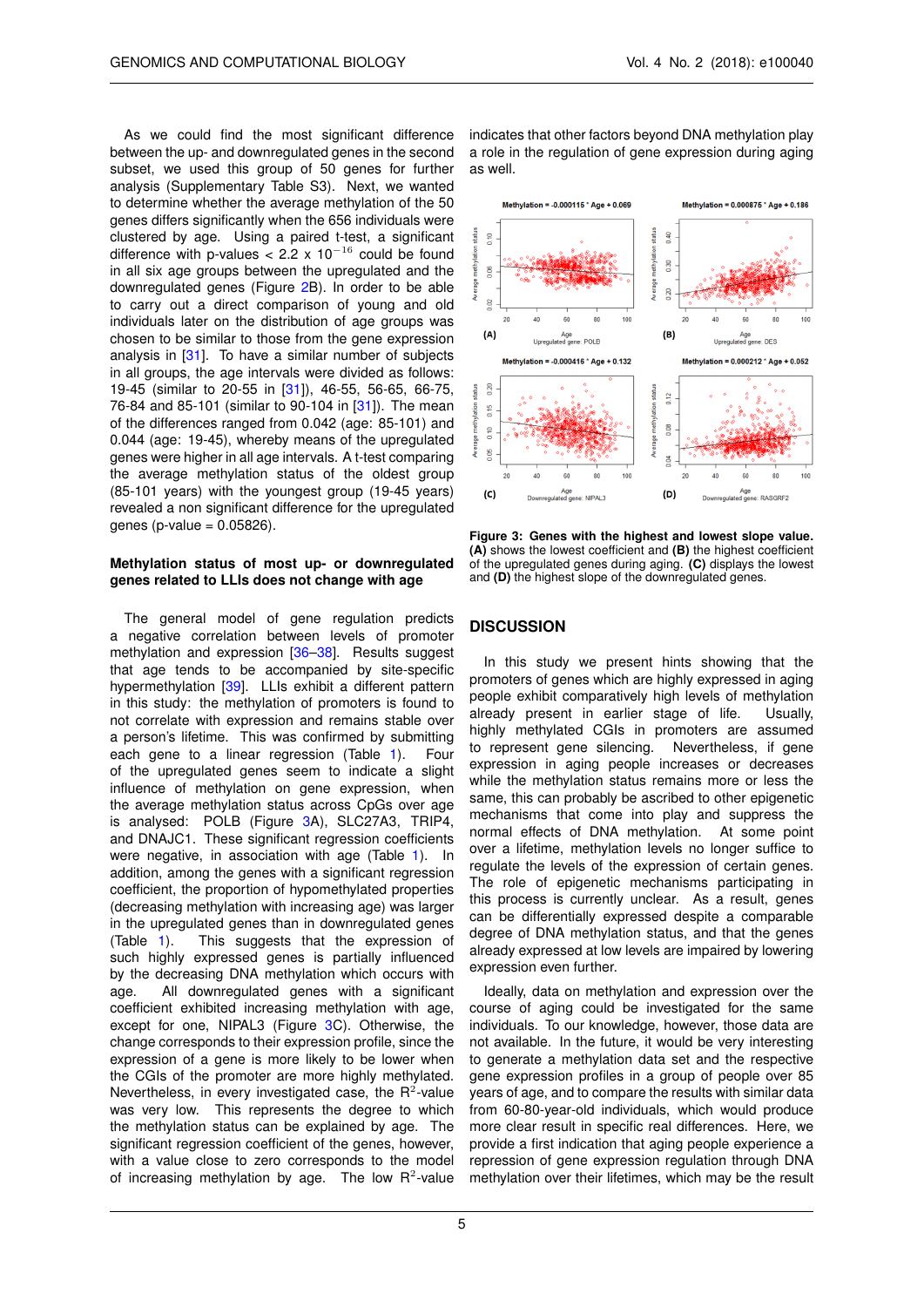of epigenetic mechanisms and other factors beyond DNA methylation in promoter-associated CpG islands.

The next steps should be integrating data regarding the activity of other epigenetic mechanisms to obtain a more comprehensive view of the regulation of genes related to longevity. Other epigenetic mechanisms have been shown to undergo changes that influence gene expression patterns over the course of aging or in relation to longevity  $[40]$ . One example is a general loss of histones that comes with age and decreases the stability of the genome [\[40,](#page-6-20) [41\]](#page-6-21). The best strategy to determine how these factors combine to influence genes which are highly expressed in long-lived individuals would be to launch a large QTL study in which many types of epigenetic data, including histone modifications, DNA methylation, histone concentrations and other mechanisms would be considered in parallel in the same subjects. This would provide invaluable data toward understanding how the many changes that cells experience over time interact with each other in promoting health into the last years of our lives.

# **ACKNOWLEDGEMENTS**

The work of AW was funded by the Naturwissenschaftlich Medizinisches Forschungszentrum (NMFZ), University Medical Center of the Johannes Gutenberg-University Mainz. The work of SG and DF was funded by the Center for Computational Sciences in Mainz (CSM). The authors thank the Center of Computational Sciences in Mainz (CSM) for partly funding the project. This work was supported by the DFG (SFB 1193 - Resilience).

# **AUTHOR CONTRIBUTIONS**

AW performed data analysis, interpreted the results and wrote the text. DF interpreted the results, contributed to designing the project, writing and editing the text. HT and SK were involved in the statistical data analysis and in editing the text. SG and KE designed and supervised the project and edited the text. All authors read over and approved the manuscript.

# **CONFLICT OF INTEREST**

The authors declare no conflict of interest.

#### **SUPPLEMENTARY DATA**

Supplementary Information file listed below, is available at [Genomics and Computational Biology](http://doi.org/10.18547/gcb.2018.vol4.iss2.e100040) [online.](http://doi.org/10.18547/gcb.2018.vol4.iss2.e100040)

**Supplementary Information**. This file includes supplementary Information tables about the data and a more detailed view on some results.

## **ABBREVIATIONS**

bp: base pairs

- CGI: CpG island
- CpG: CpG site
- DEG: differentially expressed genes
- LLIs: long-lived individuals
- NCBI: National Center for Biotechnology Information
- QTL: quantitative trait loci
- SNP: Single Nucleotide Polymorphism

#### **REFERENCES**

- <span id="page-5-0"></span>**1**. Kaeberlein M. **Longevity and aging**. F1000Prime Reports. 2013;5(March):1–8. [doi:10.12703/P5-5.](http://dx.doi.org/10.12703/P5-5)
- <span id="page-5-1"></span>**2**. Erikson GA, Bodian DL, Rueda M, Molparia B, Scott ER, Scott-Van Zeeland AA, et al. **Whole-Genome Sequencing of a Healthy Aging Cohort**. Cell. 2016;165(4):1002–1011. [doi:10.1016/j.cell.2016.03.022.](http://dx.doi.org/10.1016/j.cell.2016.03.022)
- <span id="page-5-2"></span>**3**. Goldman DP, Cutler D, Rowe JW, Michaud PC, Sullivan J, Peneva D, et al. **Substantial Health And Economic Returns From Delayed Aging May Warrant A New Focus For Medical Research**. Health Affairs. 2013;32(10):1698–1705. [doi:10.1377/hlthaff.2013.0052.](http://dx.doi.org/10.1377/hlthaff.2013.0052)
- <span id="page-5-3"></span>**4**. Aunan JR, Watson MM, Hagland HR, Søreide K. **Molecular and biological hallmarks of ageing**. British Journal of Surgery. 2016;103(2):e29–e46. [doi:10.1002/bjs.10053.](http://dx.doi.org/10.1002/bjs.10053)
- <span id="page-5-4"></span>**5**. Troen BR. **The biology of aging.** The Mount Sinai journal of medicine, New York. 2003;70(1):3–22.
- <span id="page-5-5"></span>**6**. Jones MJ, Goodman SJ, Kobor MS. **DNA methylation and healthy human aging**. Aging Cell. 2015;14(6):924–932. doi:10.1111/acel.12
- <span id="page-5-6"></span>**7**. Carmona JJ, Michan S. **Biology of Healthy Aging and Longevity.** Revista de investigacion clinica; organo del Hospital de Enfermedades de la Nutricion. 2016;68(1):7–16.
- <span id="page-5-7"></span>**8**. Dato S, Rose G, Crocco P, Monti D, Garagnani P, Franceschi C, et al. **The genetics of human longevity: an intricacy of genes, environment, culture and microbiome**. Mechanisms of Ageing and Development. 2017;165:147–155. [doi:10.1016/j.mad.2017.03.011.](http://dx.doi.org/10.1016/j.mad.2017.03.011)
- <span id="page-5-8"></span>**9**. Herskind AM, McGue M, Holm NV, Sørensen TI, Harvald B, Vaupel JW. **The heritability of human longevity: a population-based study of 2872 Danish twin pairs born 1870-1900.** Human genetics. 1996;97(3):319–23.
- **10**. Friedman DB, Johnson TE. **A mutation in the age-1 gene in Caenorhabditis elegans lengthens life and reduces hermaphrodite fertility.** Genetics. 1988;118(1):75 LP – 86.
- <span id="page-5-9"></span>**11**. Pilling LC, Atkins JL, Bowman K, Jones SE, Tyrrell J, Beaumont RN, et al. **Human longevity is influenced by many genetic variants: evidence from 75,000 UK Biobank participants**. Aging. 2016;8(3):547–560. [doi:10.18632/aging.100930.](http://dx.doi.org/10.18632/aging.100930)
- <span id="page-5-10"></span>**12**. Sebastiani P, Solovieff N, DeWan AT, Walsh KM, Puca A, Hartley SW, et al. **Genetic Signatures of Exceptional Longevity in Humans**. PLoS ONE. 2012;7(1):e29848. [doi:10.1371/journal.pone.0029848.](http://dx.doi.org/10.1371/journal.pone.0029848)
- <span id="page-5-11"></span>**13**. Broer L, Buchman AS, Deelen J, Evans DS, Faul JD, Lunetta KL, et al. **GWAS of Longevity in CHARGE Consortium Confirms APOE and FOXO3 Candidacy**. The Journals of Gerontology Series A: Biological Sciences and Medical Sciences. 2015;70(1):110–118. [doi:10.1093/gerona/glu166.](http://dx.doi.org/10.1093/gerona/glu166)
- <span id="page-5-12"></span>**14**. Nygaard M, Thinggaard M, Christensen K, Christiansen L. **Investigation of the 5q33.3 longevity locus and age-related phenotypes**. Aging. 2017;9(1):247–255. [doi:10.18632/aging.101156.](http://dx.doi.org/10.18632/aging.101156)
- **15**. Deelen J, Beekman M, Capri M, Franceschi C, Slagboom PE. **Identifying the genomic determinants of aging and longevity in human population studies: Progress and challenges**. BioEssays. 2013;35(4):386–396. [doi:10.1002/bies.201200148.](http://dx.doi.org/10.1002/bies.201200148)
- <span id="page-5-13"></span>**16**. Zhao SC, Chen Q, Zhu HL, Bao JM, Song XL, Hong YQ, et al. **Association between FOXO3A gene polymorphisms and**